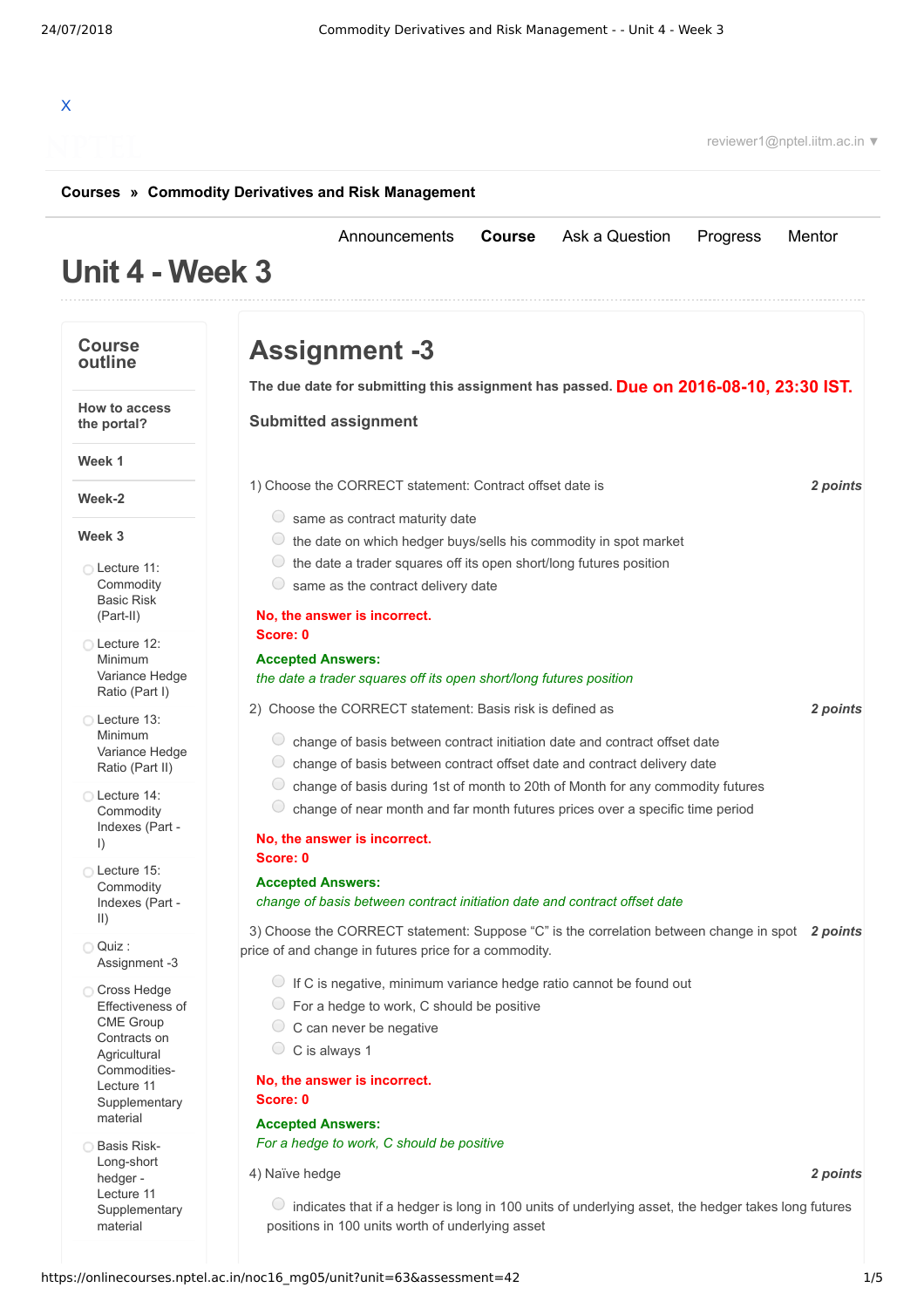- Minimum Variance Hedge Ratio - Lecture 12 **[Supplementary](https://onlinecourses.nptel.ac.in/noc16_mg05/link?unit=77)** material
- O MCX COMDEX - Lecture 14 **[Supplementary](https://onlinecourses.nptel.ac.in/noc16_mg05/link?unit=78)** material

O [Dhanya-NCDEX](https://onlinecourses.nptel.ac.in/noc16_mg05/link?unit=79) - Lecture 14 **Supplementary** material

[Assignment](https://onlinecourses.nptel.ac.in/noc16_mg05/link?unit=129) 3- Solution

**Week 4**

**Week 5**

**Week 6**

**Week 7:**

**Week 8**

#### 24/07/2018 Commodity Derivatives and Risk Management - - Unit 4 - Week 3

 $\circ$  is same as optimal hedge ratio which needs to be found out based on relationship between changes in spot and futures price movement

 $\bigcirc$  indicates that if a hedger is long in 100 units of underlying asset, the hedger takes short futures positions in 100 units worth of underlying asset

 $\circ$  indicates that if a hedger is long on asset A, it takes short position in asset B if futures contracts on asset A are not available

**No, the answer is incorrect. Score: 0**

#### **Accepted Answers:**

indicates that if a hedger is long in 100 units of underlying asset, the hedger takes short futures positions *100 units worth of underlying asset*

5) *2 points* Hedging price risk of Cardamom with Black Pepper futures contract is an example of

- O basis Hedge
- beta Hedge
- C cross Hedge
- minimum Variance Hedge

#### **No, the answer is incorrect.**

**Score: 0**

#### **Accepted Answers:**

*cross Hedge*

6) Choose the INCORRECT statement. You have calculated the monthly seasonal index for a 2 *points* specific commodity based on its spot prices.

- $\circled{1}$  The index value for a given month can never be negative
- $\circ$  The sum of the twelve monthly index numbers should be 12

 $\circ$  An index of 0.87 for January indicates average price during January is 13% lower than the average monthly prices

 $\degree$  An index of 1.25 for December indicates that December price are 125% above the average sales

#### **No, the answer is incorrect. Score: 0**

#### **Accepted Answers:**

#### *An index of 1.25 for December indicates that December price are 125% above the average sales*

7) *2 points* Choose the CORRECT statement:

 $\bigcirc$  Higher coefficient of determination indicates higher percentage of spot price volatility is explained by futures price volatility

 $\bigcirc$  Higher coefficient of determination indicates higher percentage of futures price volatility is explained by spot price volatility

 $\circ$  In case of minimum variance hedged portfolio, the optimal combination of spot and futures contracts leads to least amount of portfolio return

 $\circ$  In case of minimum variance hedged portfolio, the optimal combination of spot and futures contracts leads to highest amount of portfolio variance

#### **No, the answer is incorrect. Score: 0**

#### **Accepted Answers:**

*Higher coefficient of determination indicates higher percentage of spot price volatility is explained by futur price volatility*

8) *2 points* The correlation coefficient between changes in spot and futures price series for a commodity is 0.63. The standard deviation of changes in futures price and spot price are 55% and 70% respectively. The hedge effectiveness is ( choose the closest CORRECT option)

 $\circ$  40% 80%  $\bigcirc$  49%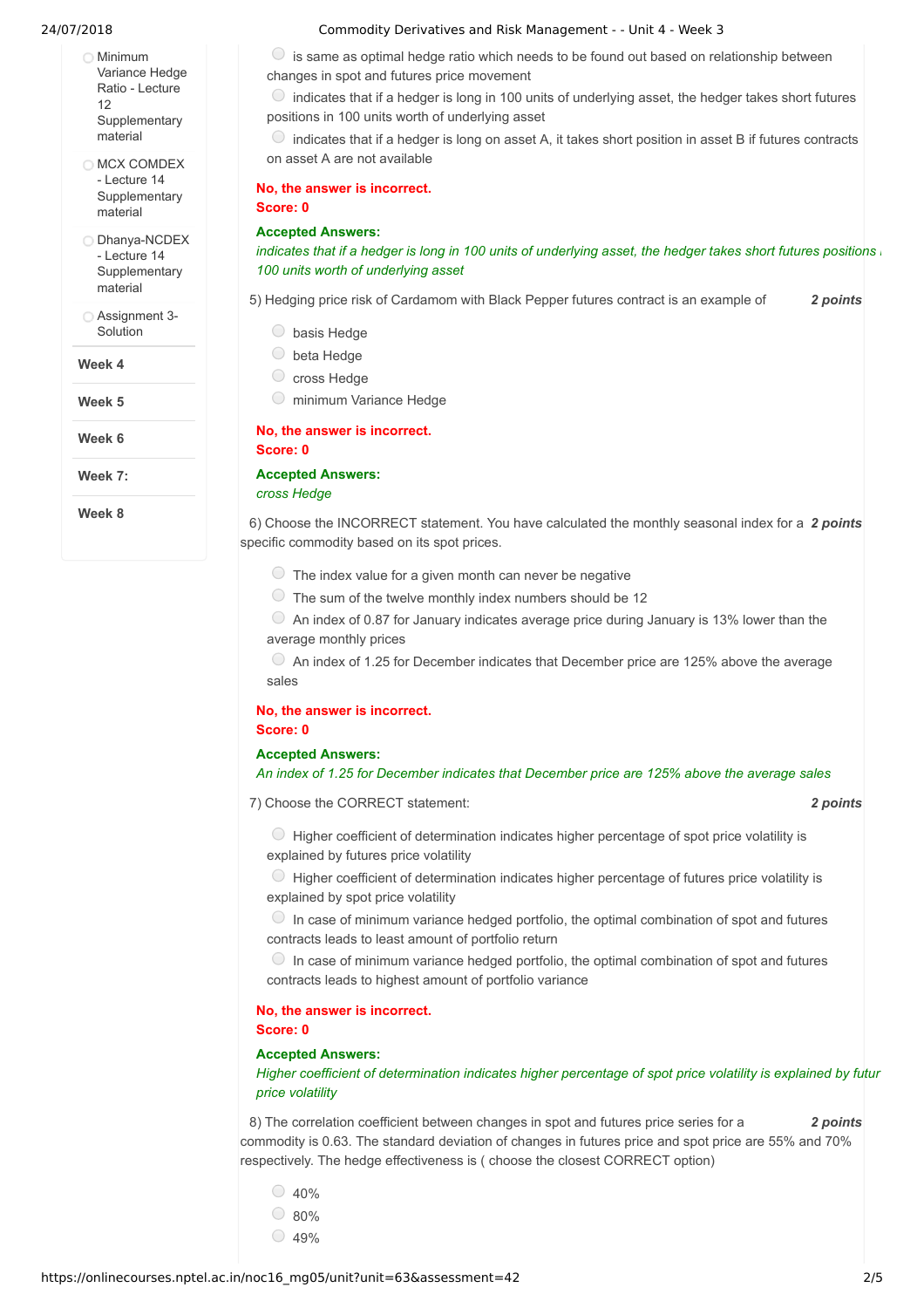**No, the answer is incorrect.**

**Score: 0**

#### **Accepted Answers:**

*40%*

9) *2 points* Choose the CORRECT statement: Commodity Options

 $\circledcirc$  normally have commodity futures as underlying

 $\circ$  after exercising, long put option holder takes long position in commodity futures at the exercise price

 $\circlearrowright$  after exercising, long put option holder takes short position in commodity futures at the prevailing futures price

 $\circ$  after exercising, long call option holder takes short position in commodity futures at the exercise price

#### **No, the answer is incorrect. Score: 0**

#### **Accepted Answers:**

*normally have commodity futures as underlying*

10) **2** *points* **2** *points* 

- $\bigcirc$  Basis is negative in case of contango market
- $\circ$  Basis is normally zero on contract maturity date
- $\bigcirc$  In case of a forward contract, there is no basis risk
- $\bullet$  If the commodity underlying the spot and futures contracts are same, there will be no basis risk

## **No, the answer is incorrect.**

#### **Score: 0**

#### **Accepted Answers:**

*If the commodity underlying the spot and futures contracts are same, there will be no basis risk*

11) **11** case of commodity index based on commodity futures, **12 12 Soluts** 2 **2 points** 

- rollover is mandatory
- $\circ$  is always calculated for futures contracts traded at one commodity exchange only
- $\circlearrowright$  weights of constituent contracts change on daily basis
	- $\circ$  None of the above is applicable

#### **No, the answer is incorrect. Score: 0**

#### **Accepted Answers:**

*None of the above is applicable*

12) Today is the third day of index rollover process which gets completed in 4 days at the rate of 2 points 25% per day. Today the spot, near month futures, mid-month futures prices for a commodity is Rs.140, Rs. 150, Rs.142 respectively. What price should be considered for calculation of index?

- $\circ$  Rs. 140
- Rs. 148
- Rs. 142.5
- $\circ$  Rs. 150

**No, the answer is incorrect. Score: 0**

**Accepted Answers:** *Rs. 148*

13)Choose the INCORRECT statement: MCX COMDEX **COMBILICATES** 2 points

- $\bigcirc$  is an index of most liquid futures contracts traded at MCX
- $\circlearrowright$  consists of futures contracts of Agri-commodities, Metal and Energy commodities
- $\bigcirc$  is calculated "without rollover" mechanism.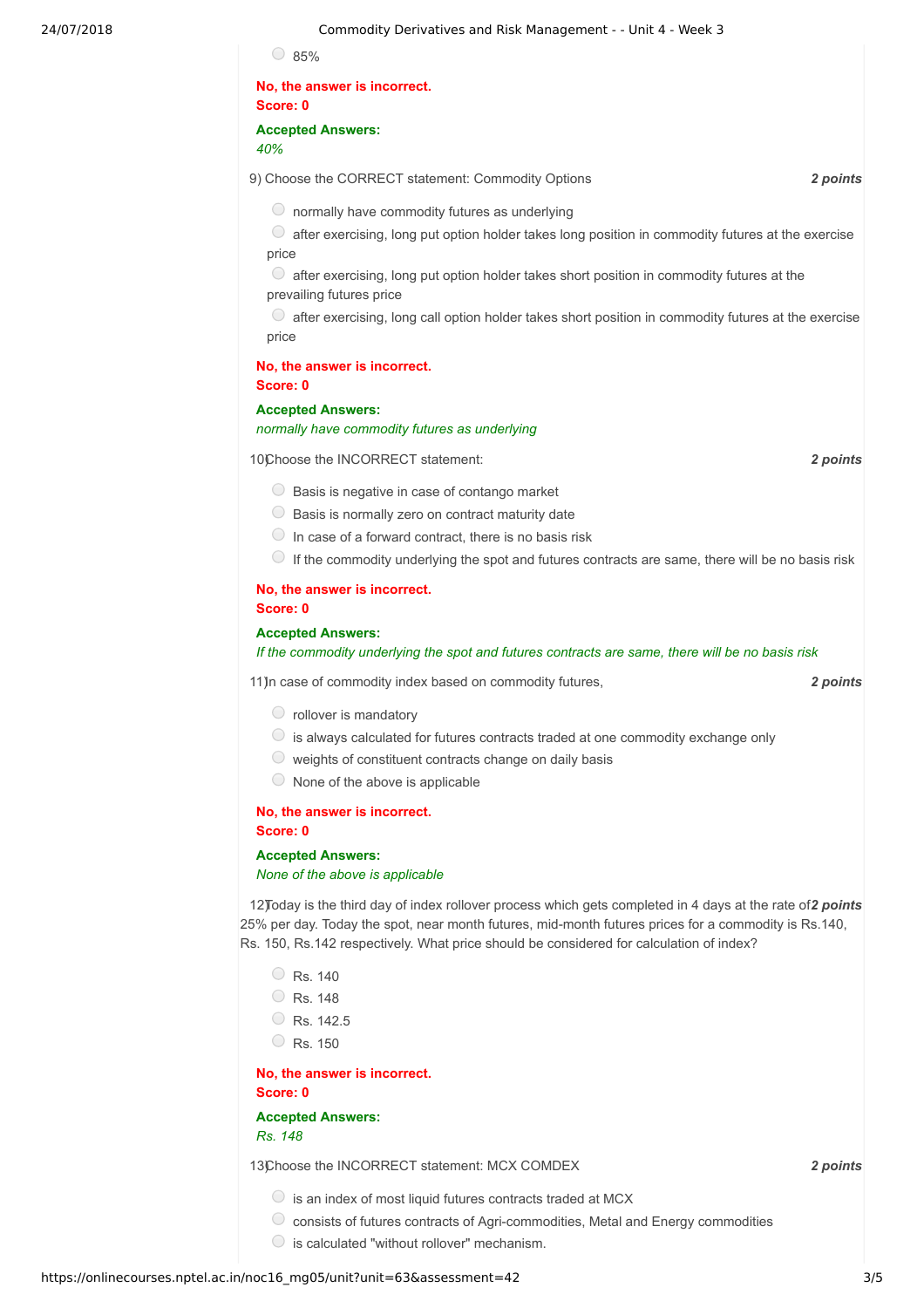#### 24/07/2018 Commodity Derivatives and Risk Management - - Unit 4 - Week 3

weights rebalancing is done on daily basis like equity indexes such as NIFTY/SENSEX

#### **No, the answer is incorrect. Score: 0**

#### **Accepted Answers:**

#### *weights rebalancing is done on daily basis like equity indexes such as NIFTY/SENSEX*

14) *2 points* Choose the INCORRECT statement: NCDEX Dhannya

 $\circlearrowright$  consists of futures contracts on all types of underlying listed and traded at NCDEX.

- $\circlearrowright$  considers only the nearby futures price
- $\circ$  is a value weighted index and weights are based on national production and traded value

 $\circledcirc$  constituent futures contracts are rolled over to the next nearby month based on a specified rollover method

#### **No, the answer is incorrect. Score: 0**

#### **Accepted Answers:**

#### *consists of futures contracts on all types of underlying listed and traded at NCDEX.*

15) *2 points* With respect to "roll yield"

 $\bullet$  a. A long futures contract position holder shifts from near month to next near month futures contract. He will have a positive roll yield in a contango market

 $\bullet$  A long futures contract position holder shifts from near month to next near month futures contract. He will have a negative roll yield in a contango market

 $\circ$  A short futures contract position holder shifts from near month to next near month futures contract. He will have a positive roll yield in backwardation market

 $\circ$  A short futures contract position holder shifts from near month to next near month futures contract. He will have a negative roll yield in a contango market

#### **No, the answer is incorrect. Score: 0**

#### **Accepted Answers:**

A long futures contract position holder shifts from near month to next near month futures contract. He will *have a negative roll yield in a contango market*

[Previous Page](https://onlinecourses.nptel.ac.in/noc16_mg05/unit?unit=63&lesson=73) **[End](https://onlinecourses.nptel.ac.in/noc16_mg05/course)** 





Powered by